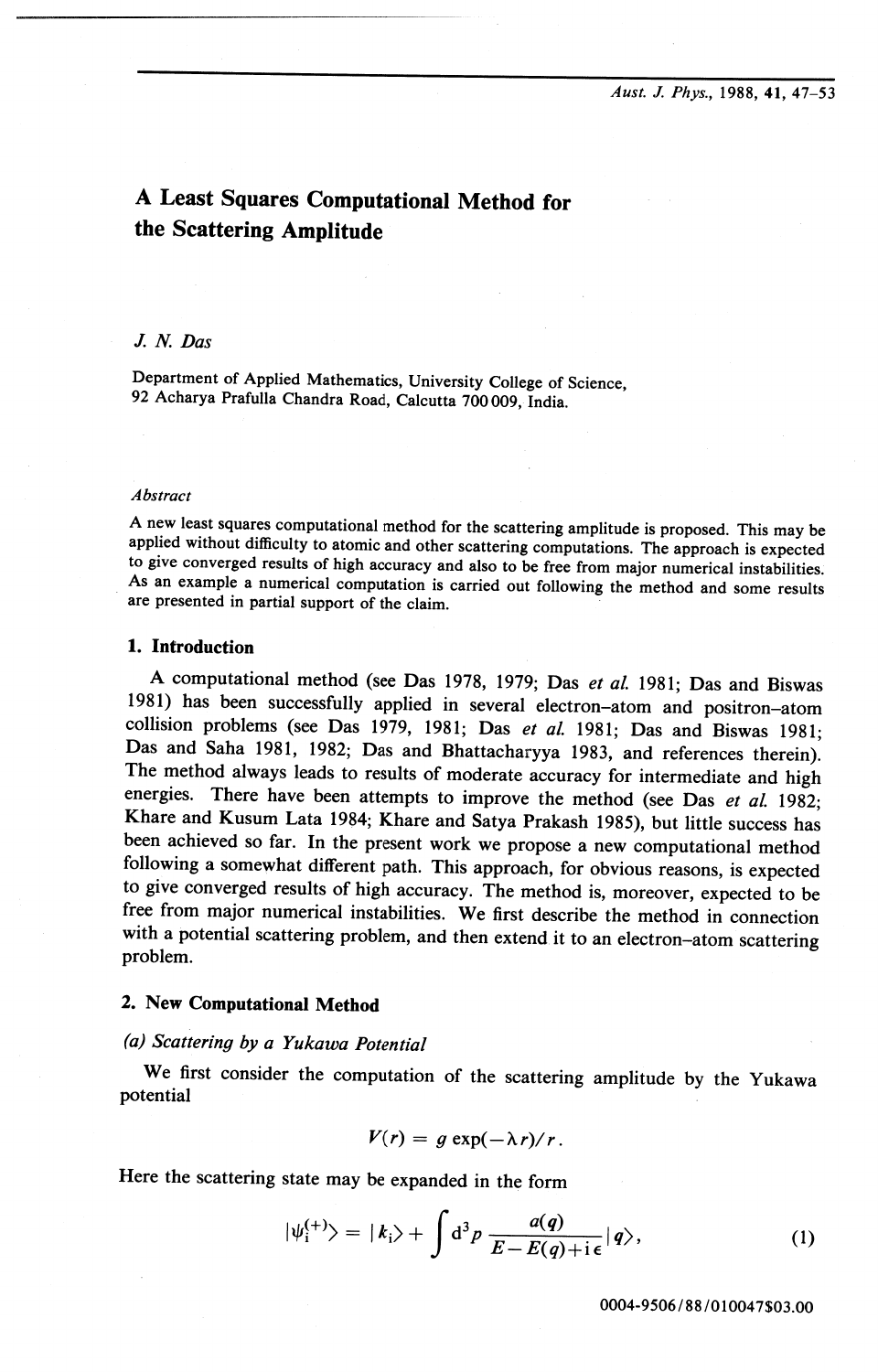where the expansion coefficient  $a(q)$  is unknown and is to be determined. So that a least squares approach is applicable, we must first find some suitable set of basis functions for an expansion of  $a(q)$ , which is a function of q and  $\theta$  only for a local central potential. Now for simple reasons well known basis functions such as the Laguerre functions for *q* and the Legendre polynomials for  $\theta$  are unsuitable. We propose instead to use  $1/((q - \mu_k k_i)^2 + \lambda_m^2)$ , with a discrete set of values for the parameters  $\lambda_m$  and  $\mu_l$ , as basis functions in the momentum space. These are nothing but the Fourier transform of  $\exp(-\lambda_m r) \exp(i\mu_l k_i r)/4\pi r$ . It may be seen that a combination of these functions for different values of  $\lambda_m$  and  $\mu_l$  is sufficient to represent a function of the form  $\Sigma_n R_n^{(+)}(r) P_n(\cos \theta)$  in which  $R_n^{(+)}(r) \sim r^n$  near the origin. Now a choice of the parameters  $\lambda_m$  is rather simple. As  $1/\lambda$  is the range of the potential one may choose the set  $\lambda$ , 2 $\lambda$ , 3 $\lambda$  etc. as values of  $\lambda_m$ . A good choice for the  $\mu_l$  is not so obvious, but some values including the value one may be chosen for these. Thus, a trial scattering state may be taken as

$$
|\psi_{t}^{(+)}\rangle=|k_{i}\rangle+\sum_{ml}C_{ml}\int d^{3}q\frac{|q\rangle}{\{E-E(q)+i\epsilon\}\{(q-\mu_{l}k_{i})^{2}+\lambda_{m}^{2}\}},
$$
 (2)

where  $C_{m}$  are complex variational parameters.

Next we operate on equation (2) by  $(E - H)$ :

$$
(E-H)|\psi_t^{(+)}\rangle = -V|k_i\rangle + \sum_{ml} C_{ml} \int \mathrm{d}^3 q |q\rangle \frac{1}{(q-\mu_l k_i)^2 + \lambda_m^2}
$$

$$
- \sum_{ml} C_{ml} \int \mathrm{d}^3 q \frac{V|q\rangle}{\{E - E(q) + i\epsilon\} \{(q-\mu_l k_i)^2 + \lambda_m^2\}}. \tag{3}
$$

The states  $|p\rangle$  for different p form a complete set. Thus equations for the  $C_{ml}$  may be obtained by taking the scalar product of equation (3) with  $|p\rangle$  and putting the result equal to zero:

$$
-\langle p|V|k_{i}\rangle + \sum_{ml} C_{ml} \frac{1}{(p - \mu_{l} k_{i})^{2} + \lambda_{m}^{2}}
$$
  
- 
$$
\sum_{ml} C_{ml} \int d^{3}q \frac{\langle p|V|q\rangle}{\{E - E(q) + i\epsilon\} \{(q - \mu_{l} k_{i})^{2} + \lambda_{m}^{2}\}} = 0.
$$
 (4)

These equations may be solved by the least squares method.

Thus, we write the equations as

$$
\sum_{ml} C_{ml} F_{ml}(p) - Y(p) = 0,
$$

and minimise 
$$
\int \left| \sum_{ml} C_{ml} F_{ml}(p) - Y(p) \right|^2 d\rho d\Omega_p.
$$

The corresponding minimising equations are

$$
\sum_{m l} \int \mathrm{d}p \, \mathrm{d}\Omega_p \, F_{m'l}^*(p) \, F_{m}(p) \, C_{m l} - \int \mathrm{d}p \, \mathrm{d}\Omega_p \, F_{m'l}^*(p) \, Y(p) = 0, \tag{5}
$$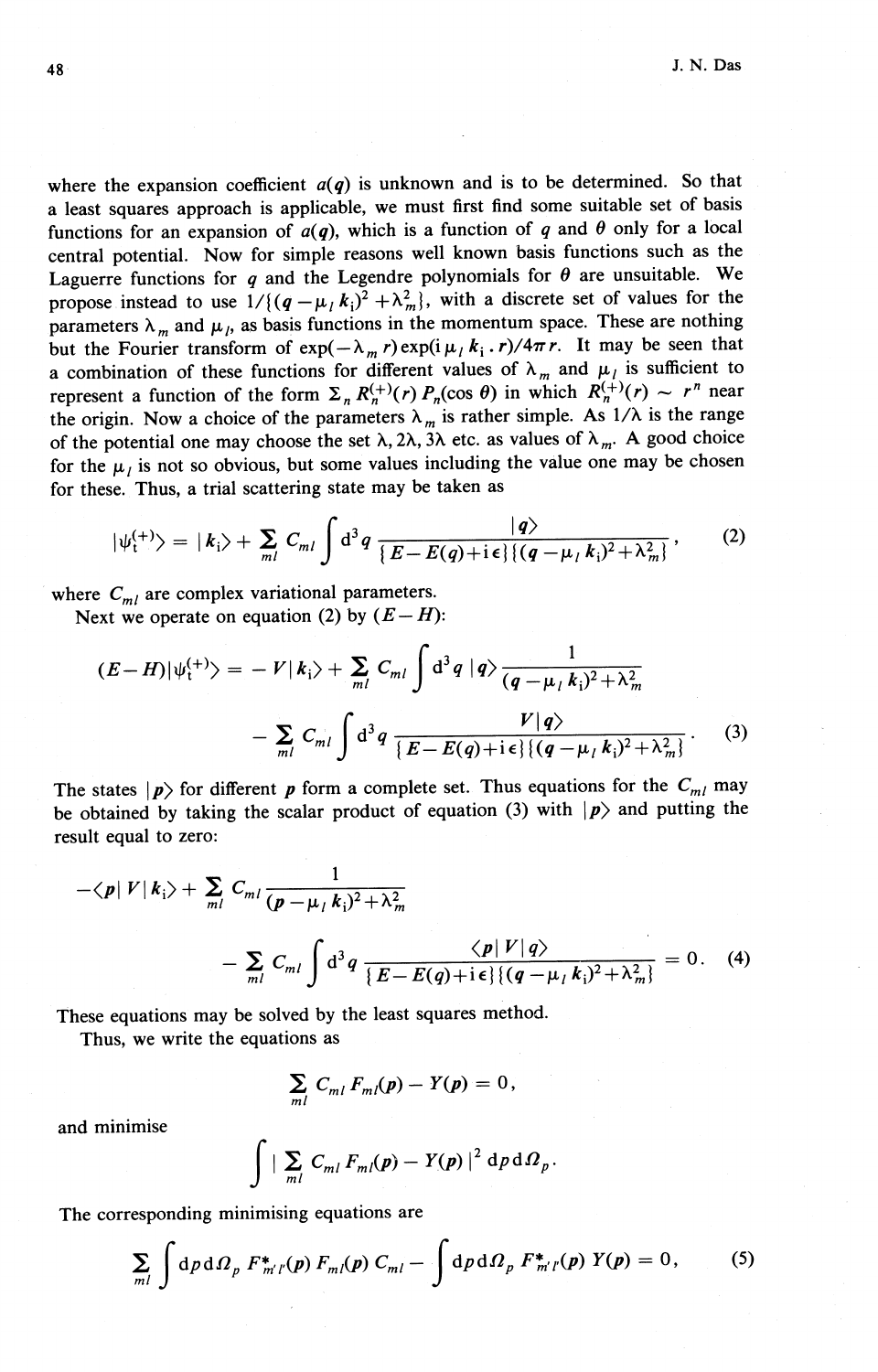for all pairs (m'l'). This gives the estimated values of  $C_{ml}$  which we denote by  $C_{ml}^*$ . Finally, the approximate *T-matrix* element is obtained from

$$
T = \langle k_{\rm f} | V | \psi_{\rm t}^{(+)} \rangle,
$$

where  $|\psi_{t}^{(+)}\rangle$  is given by equation (2) with  $C_{ml}$  replaced by the estimated values  $C_{ml}^*$ . Thus, we have

$$
T = \langle k_{\rm f} | V | k_{\rm i} \rangle + \sum_{ml} C_{ml}^* \int d^3q \frac{\langle k_{\rm f} | V | q \rangle}{\{E - E(q) + i \epsilon\} \{ (q - \mu_l k_{\rm i})^2 + \lambda_m^2 \}}.
$$
 (6)

Next we illustrate the quality of the trial scattering state by considering its asymptotic behaviour. For this we have

$$
\psi_{t}^{(+)}(r) = \langle r | \psi_{t}^{(+)} \rangle
$$
  
\n
$$
= \langle r | k_{i} \rangle + \sum_{ml} C_{ml} \int d^{3}q \frac{\langle r | q \rangle}{\{E - E(q) + i\epsilon\} \{(q - \mu_{l} k_{i})^{2} + \lambda_{m}^{2}\}}
$$
  
\n
$$
= \frac{\exp(i k_{i} \cdot r)}{(2\pi)^{\frac{3}{2}}} + \sum_{ml} C_{ml} \int d^{3}q \exp(i q, r) \exp\{-i(q - \mu_{l} k_{i}) \cdot r'\}
$$
  
\n
$$
\times \exp(-\lambda_{m} r')/(2\pi)^{\frac{3}{2}} 4\pi \{E - E(q) + i\epsilon\}
$$
  
\n
$$
= \exp(i k_{i} \cdot r)/(2\pi)^{\frac{3}{2}} - \sum_{ml} C_{ml} \int d^{3}q d^{3}r' \exp(i q \cdot R)
$$
  
\n
$$
\times \exp\{i \mu_{l} k_{i} \cdot r'\} \exp(-\lambda_{m} r')/(2\pi)^{\frac{5}{2}} (q^{2} - k^{2} - i\epsilon) r'.
$$

The *q* integration gives a factor  $2\pi^2 \exp(i kR)/R$ , where  $R = |r - r'|$ . Thus for  $r \rightarrow \infty$  we have  $R \approx r - r' \cos \theta$ , where  $\theta$  is the angle between *r* and *r'*. So for large *r* we have

$$
\psi_t^{(+)}(r) \sim \frac{1}{(2\pi)^{\frac{3}{2}}} \Biggl( \exp(i k_i, r) - \sum_{m l} C_{m l} \pi \exp(i k r) / r
$$
  
\$\times \int d^3 r' \exp(-i k r' \cos \theta) \exp(i \mu\_l k r' \cos \theta') \exp(-\lambda\_m r') / r' \Biggr).

Expansion of the exponential terms in the integral and subsequent integration leads to the asymptotic form

$$
\psi_t^{(+)}(r) \sim \frac{1}{(2\pi)^{\frac{3}{2}}} \bigg( \exp(i k_i, r) + \frac{\exp(i k r)}{r} \sum_n P_n(\cos \theta) \alpha_n \bigg), \tag{7}
$$

where the  $\alpha_n$  are functions of the parameters  $C_{m l}$ ,  $\lambda_m$  and  $\mu_l$  and may be considered arbitrary. Thus, the assumed form of the trial function has the nice property that asymptotically it also has the correct form. **If** one remembers the power of the least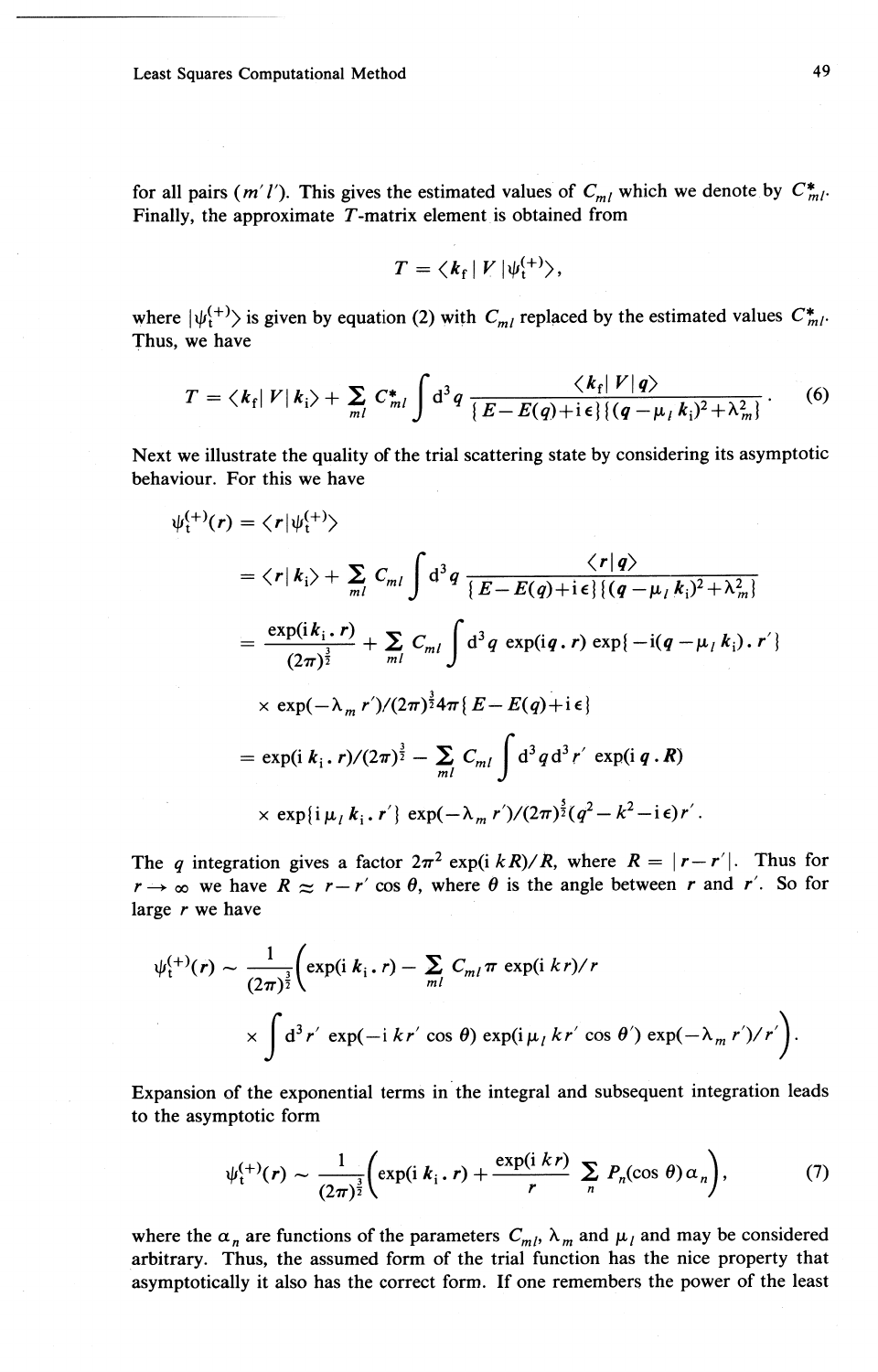squares principle and looks to the quality of the assumed trial form of the scattering state, it may be said that the present computational approach will give accurate converged results without meeting any major numerical instabilities. The method also is not very complicated and computations with a large number of terms in the trial function may readily be performed. Preliminary results of such a computation are reported in Section 3.

## *(b) Elastic Scattering of Electrons by Hydrogen Atoms*

To illustrate how the computational scheme considered in Section *2a* may be extended to other scattering problems of practical interest we consider here the computation of the direct scattering amplitude for elastic scattering of electrons by hydrogen atoms. The total Hamiltonian  $H$  in this case is decomposed as

$$
H = H_0 + V = \{(-\nabla_1^2/2 - 1/r_1) - \nabla_2^2/2\} + (1/r_{12} - 1/r_2).
$$

The direct scattering amplitude is expanded as

$$
|\psi_1^{(+)}\rangle = |1s \ k_1\rangle + \sum_n \int d^3q \ \frac{a_n(q)}{E - E_n(q) + i\epsilon} |nq\rangle.
$$
 (8)

A convenient basis set for expansion of  $a_n(q)$  may be  $\{\langle nq | V\lambda_m | 1s \mu_l k_i \rangle\}$ , where  $\langle nq | V \lambda_m | 1s \mu_l k_i \rangle$  contain two real parameters  $\lambda_m$  and  $\mu_l$  and in explicit terms

$$
\langle nq|V\lambda_{m}|1s\mu_{l}k_{i}\rangle = \frac{1}{(2\pi)^{3}}\int \exp(-i q \cdot r_{2})\phi_{n}(r_{1})
$$
  
 
$$
\times \{\exp(-\lambda r_{12})/r_{12} - \exp(-\lambda r_{2})/r_{2}\}\phi_{1s}(r_{1})\exp(i \mu_{l} k_{i} \cdot r_{2}) d^{3} r_{1} d^{3} r_{2}, \quad (9)
$$

where the  $\phi_n(r)$  are hydrogenic states, and the  $\lambda_m$  may be chosen as 1, 2, 3, etc. (a.u.) and the  $\mu_l$  may be chosen conveniently. The calculation then proceeds as before. Thus, one operates on equation (8) by  $(E - H)$  giving

$$
(E - H)|\psi_{t}^{(+)}\rangle = -V|\ln k_{i}\rangle + \sum_{n} \int a_{n}(q)|nq\rangle d^{3}q
$$
  

$$
- \sum_{n} \int \frac{a_{n}(q)}{E - E_{n}(q) + i\epsilon} V|nq\rangle d^{3}q
$$
  

$$
= -V|\ln k_{i}\rangle + \sum_{nml} C_{nml} \int |nq\rangle \langle nq| V\lambda_{m}|\ln \mu_{l} k_{i}\rangle d^{3}q
$$
  

$$
- \sum_{nml} C_{nml} \int \frac{V|nq\rangle \langle nq| V\lambda_{m}|\ln \mu_{l} k_{i}\rangle d^{3}q}{E - E_{n}(q) + i\epsilon}.
$$
 (10)

The states  $|p_1 p_2\rangle$  form a complete set. We take the scalar product of equation (10) with  $|p_1 p_2\rangle$  and set the result equal to zero for determining the unknown variational parameters  $C_{nml}$ . So we have equations of the form

$$
\sum_{nml} C_{nml} F_{nml}(\pmb{p}_1, \pmb{p}_2) - Y(\pmb{p}_1, \pmb{p}_2) = 0 \tag{11}
$$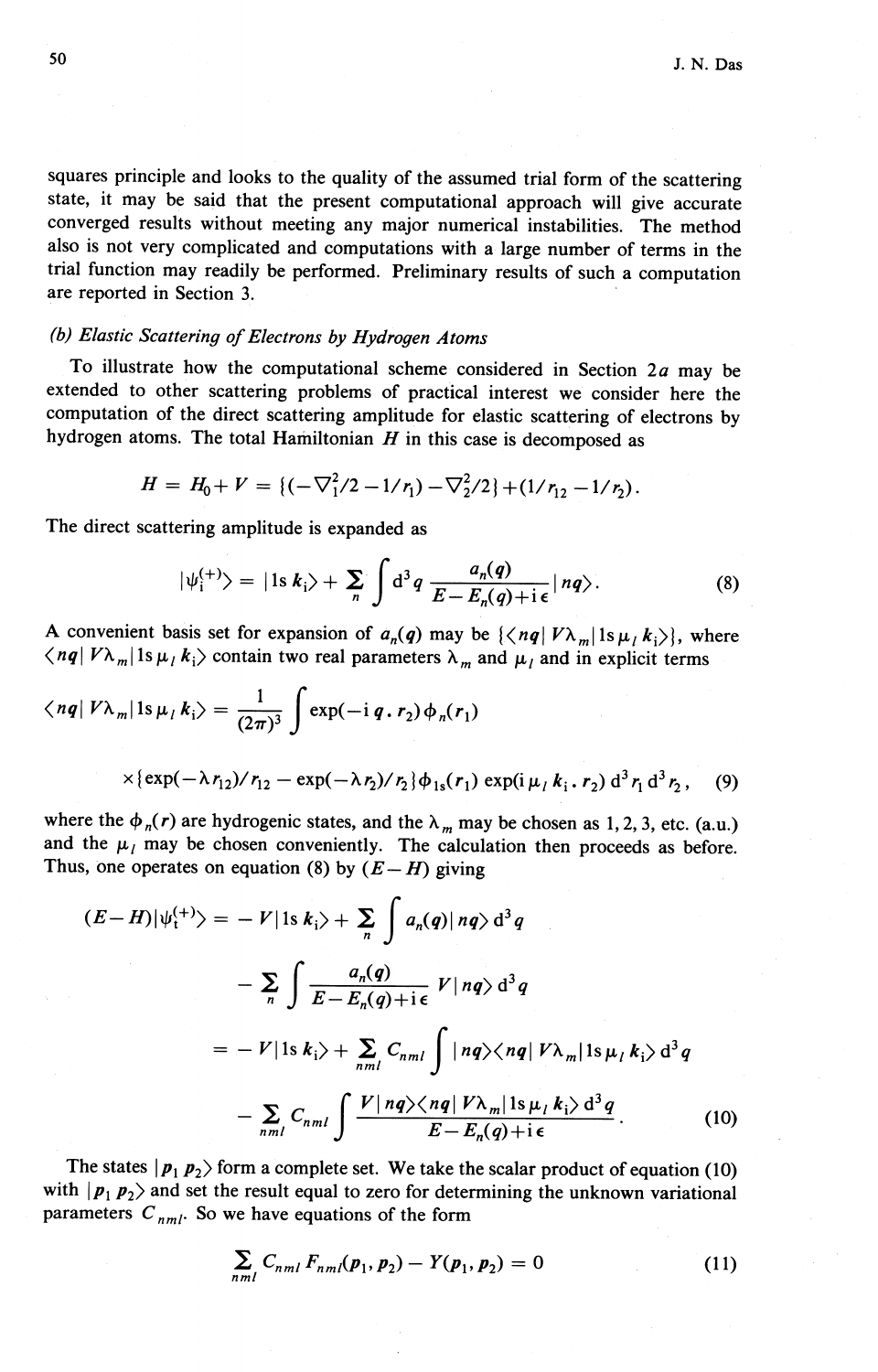Least Squares Computational Method 51

for parameters  $C_{nml}$ . Since integrations over a six-dimensional space will be very difficult and time consuming we propose choosing a large number of suitable points  $(p_1, p_2)$  in equation (11) and solving the resulting equations

$$
\sum_{nml} C_{nml} F_{nml}(\mathbf{p}_{1i}, \mathbf{p}_{2j}) - Y(\mathbf{p}_{1i}, \mathbf{p}_{2j}) = 0, \qquad (12)
$$

for different points  $(p_{1i}, p_{2j})$  by least squares principles. Thus we minimise

$$
\sum_{ij} \left| \sum_{nml} C_{nml} F_{nml}(p_{1i}, p_{2j}) - Y(p_{1i}, p_{2j}) \right|^2. \tag{13}
$$

The minimising equations become

$$
\sum_{nml} \left\{ \sum_{ij} F_{n'm'l}^*(p_{1i}, p_{2j}) F_{nml}(p_{1i}, p_{2j}) \right\} C_{nml} = \sum_{ij} F_{n'l'm'}^*(p_{1i}, p_{2j}) Y(p_{1i}, p_{2j}), \quad (14)
$$

for different  $(n'm'l')$ . The solution of these equations gives the estimated values  $C^*_{nml}$  of  $C_{nml}$ . Finally the T-matrix element is given by

$$
T = \langle \operatorname{1s} k_{\mathrm{f}} | V | \operatorname{1s} k_{\mathrm{i}} \rangle + \sum_{nml} C_{nml}^{*} \int \mathrm{d}^{3} q \langle \operatorname{1s} k_{\mathrm{f}} | V | nq \rangle
$$
  
 
$$
\times \langle nq | V \lambda_{m} | \operatorname{1s} \mu_{l} k_{\mathrm{i}} \rangle. \tag{15}
$$

An analysis similar to that described in Section *20* shows that the assumed trial wave function also has the correct asymptotic form.

| $k_{\rm i}$ | $\theta$                                     | First<br>Born          | Second<br>Born         | Das<br>(1978)          | Present<br>work          | Exact (Holt and<br>Santoso 1973) |
|-------------|----------------------------------------------|------------------------|------------------------|------------------------|--------------------------|----------------------------------|
| 0.663       | 0<br>$\frac{1}{2}\pi$                        | 5.59<br>1.58<br>0.74   | 13.22<br>6.04<br>3.92  | 4.73<br>2.00<br>1.41   | 4.18<br>2.28<br>2.28     | 4.09<br>2.28<br>2.29             |
| 1.816       | $\pi$<br>$\bf{0}$<br>$rac{1}{2}\pi$          | 5.59<br>0.097<br>0.028 | 7.08<br>0.293<br>0.118 | 4.96<br>0.126<br>0.051 | 5.41<br>0.123<br>0.044   | 5.33<br>0.127<br>0.048           |
| 3.000       | $\pi$<br>$\bf{0}$<br>$rac{1}{2}\pi$<br>$\pi$ | 5.59<br>0.016<br>0.004 | 6.16<br>0.038<br>0.013 | 5.28<br>0.022<br>0.007 | 5.49<br>0.0189<br>0.0058 | 5.50<br>0.0184<br>0.0052         |

| Table 1. Comparison of the differential cross section in the present calculation for ten basi- |  |
|------------------------------------------------------------------------------------------------|--|
| terms with those of other calculations                                                         |  |

## 3. An Application of the Computational Method

To study how the present least squares computational method works we undertook a computation of the scattering amplitude and the differential cross section for the Yukawa potential  $V(r) = -1.1825 \exp(-r)/r$ . For this case exact results are also known (Holt and Santoso 1973) for certain values of the momentum and the scattering angle. We made a few different choices for the values of the parameters  $\lambda_m$  and  $\mu_l$ . In one of these choices we have  $\lambda_m = m$  and  $\mu_l = l$  where *m* and *l* take the values  $1, 2, 3, \ldots$  etc.